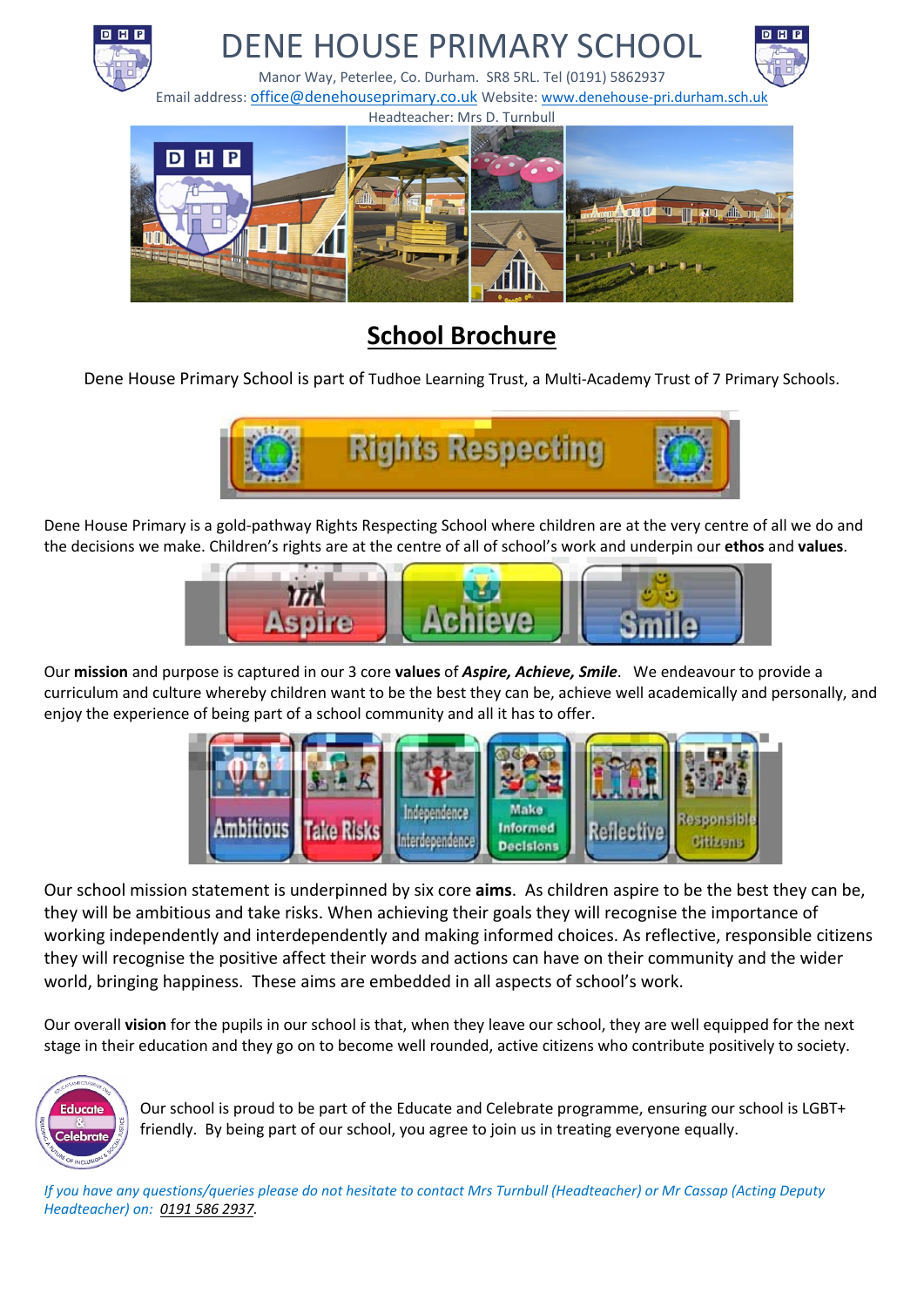# **Frequently Asked Questions**

### **1. What time does school begin and end?**

We operate an early opening system. Our children enter school from **8:45am** so that they can enjoy an **Early Reading** session with their class. Registers close at 8:55am.



| <b>Year Group</b> | <b>Start</b> | <b>End</b>         | <b>Entrance</b>                    | Exit                           |
|-------------------|--------------|--------------------|------------------------------------|--------------------------------|
| <b>EYFS</b>       | 8:45am       | 3:10 <sub>pm</sub> | <b>EYFS Entrance - Infant Yard</b> | <b>EYFS Exit - Infant Yard</b> |
| Year 1 and Year 2 | 8:45am       | 3:10 <sub>pm</sub> | Y1/2 Entrance - Infant Yard        | Y1/2 Exit - Infant Yard        |
| Year 3 and Year 4 | 8:45am       | 3:15 <sub>pm</sub> | Y3/4 Entrance - Junior Yard        | Y3/4 Exit - Junior Yard        |
| Year 5 and Year 6 | 8:45am       | 3:15 <sub>pm</sub> | Y3/4 Entrance - Junior Yard        | Y3/4 Exit - Junior Yard        |



#### **2. Does school have a breakfast club facility?**

#### **Breakfast Club**

We do have a breakfast club facility. Breakfast Club will begin at **8am each day**. A link will be sent out at the beginning of each half term (on Class Dojo) for you to book a place at Breakfast Club for your child if you require one. At Breakfast Club we serve a variety of hot and cold food including: cereal, toast, crumpets, bagels, pancakes and waffles

**Cost : £2** per day, **£10** per week Cost per additional child = **£1.50** per day

#### **3. What school uniform will my child need?**

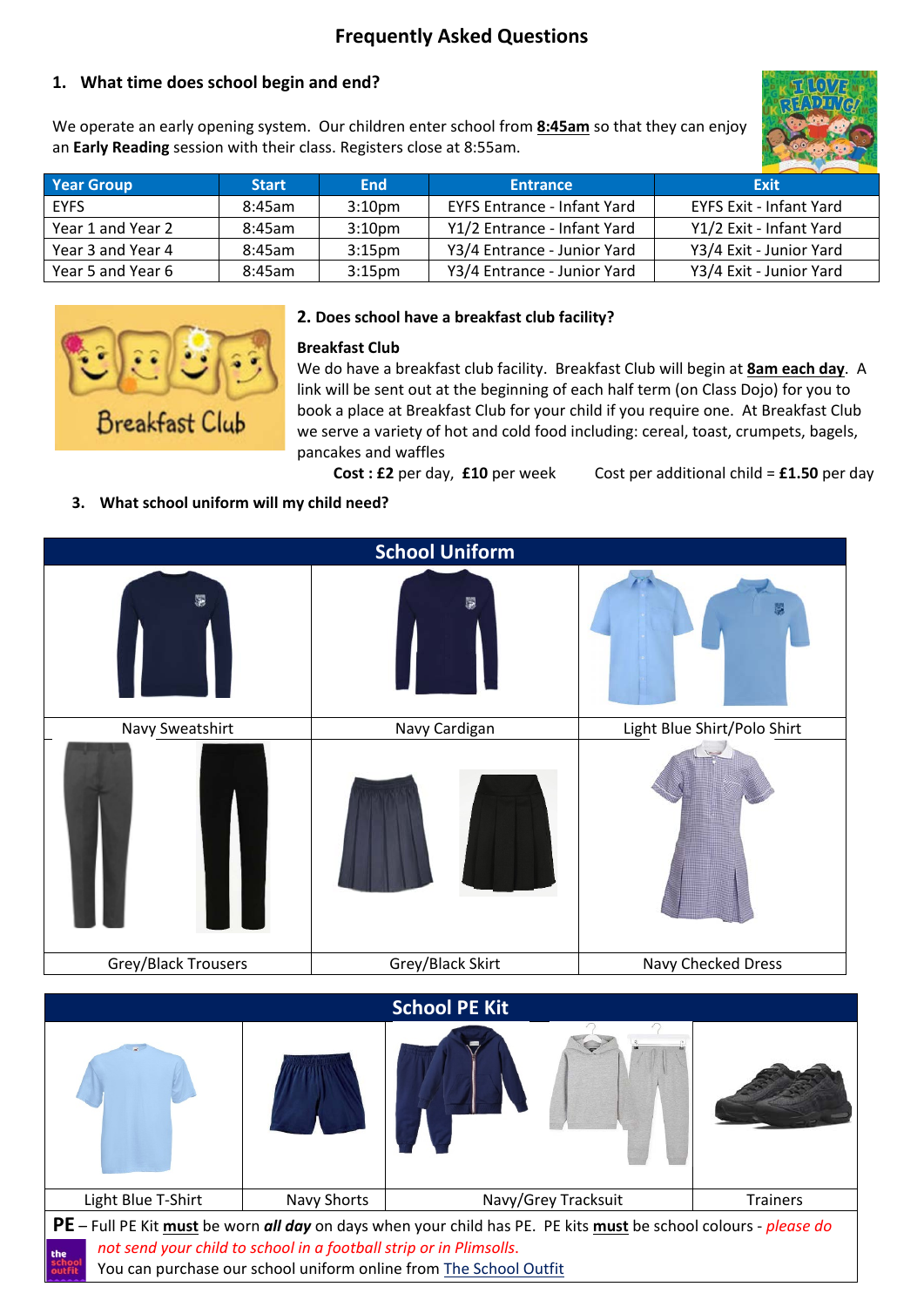#### **4. What should my child bring to school with them?**

#### **Bags/Pencil Cases**

Only book bags and packed lunch bags will be allowed in school. We will provide your child with a **FREE Book Bag** on their 1<sup>st</sup> day of school. Additional Book Bags can be purchased at a cost of 50p each. Please *do not* send your child to school with any equipment such as pencil cases, pens, pencils, rulers etc as all equipment will be provided for

them in school.

# **5. How do I order my child's school lunch?**



### **Meal Manager**

School meals are cooked on the premises and are currently free for all Reception and KS1 children. Dinners for Key stage 2 cost £2.15. You can order your child's lunch on school's Meal Manager system. The system allows you to choose the meal you want your child to receive

each day and pay for the number of meals ordered.

# **6. How do I pay for trips, school lunches and other events?**

#### **Parent Pay**

In school, the vast majority of payments are made via Parent Pay: breakfast club, school trips etc. Once your child has started our school you will receive your Parent Pay login details.





# **7. What do I do if my child is unwell and needs to stay off school?**

#### **Attendance**

If your child is absent for any reason, please **contact the School Office on** *0191 586 2937* giving a reason for their absence. *Please DO NOT message your child's class teacher as they will be unable to check messages when they are setting up for the day,* 

*when children are arriving at school or when they are teaching*. If a child is absent from school and there is no phone call from home then school will phone home to inform parents/carers that the child is not in school and enquire about the reason why.

Please, try to make doctors and dentists appointments outside of school time. If this is not possible, your child should miss the minimum amount of school time necessary. If they are well enough to come back to school following the appointment then they should do. Please, try to make doctors and dentists appointments outside of school time. If this is not possible, your child should miss the minimum amount of school time necessary. If they are well enough to come back to school following the appointment then they should do so. Further information can be found in our [Attendance](https://www.denehouse-pri.durham.sch.uk/key-information/school-policies/)  [Policy](https://www.denehouse-pri.durham.sch.uk/key-information/school-policies/) on our website.

### **8. What can you tell me about your curriculum?**

#### **Our Curriculum**

At Dene House Primary School we implement the revised 2014 National Curriculum which we supplement with additional "non-compulsory" areas of learning which enhance children's social, moral, spiritual and cultural development. We recognises that all pupils are entitled to a curriculum which is characterised by breadth, balance, coherence, relevance, differentiation and progression. Our curriculum is delivered via a two year rolling programme.



#### **Rights Respecting**

We are a 'Silver' Rights Respecting School, teaching about children's rights and modelling rights and respect in all relationships is integral to school's curriculum. By learning about their rights, our children also learn about the importance of respecting the rights of others. Within our school community children's rights are **learned, taught, practised, respected, protected and promoted**. Our children and the school community learn about children's rights by putting them into practice every day. Rights Respecting helps our children grow into **thoughtful, respectful and** 

**responsible young citizens within school and the wider community.** 



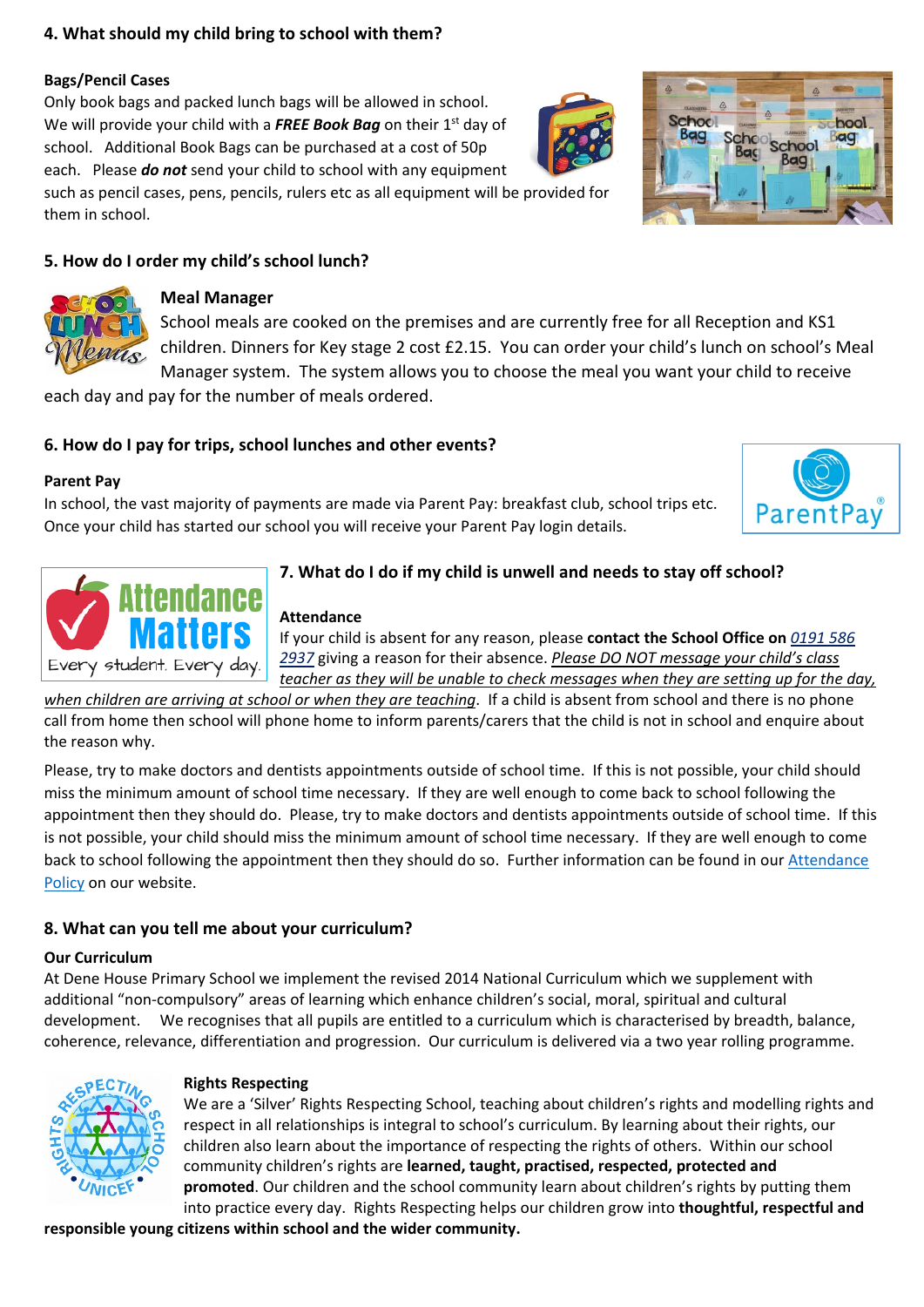

#### **Reading**

*We believe reading is the key to success* and as such, reading is promoted and practiced throughout our curriculum. Good reading skills are vital if children are to fully access all other areas of learning and develop their knowledge and understanding of the world around them and opportunities available. It supports development of language and

communication skills and writing skills. Reading enables children to identify a wide range of opportunities, raising aspirations and improving possibilities for success in the future. All reading opportunities support the development of reading skills and a love of reading. The texts we choose for home reading, class novels and those we use in reading lessons are all geared around giving children experience of a range of genres, story plots and authors, broadening their reading diet and developing a love of reading.



#### **Learning Experiences**

We believe that our children learn best when we make their learning fun, engaging and experiential. We enhance children's learning experiences in a number of ways:

**Trips** – both class and whole school, chosen to enrich the children's experience of the curriculum and bring learning to life;

**Local Area** – as well as trips further afield, the children have opportunities to explore their local area eg. Castle Eden Dene, visits to the local church and surrounding village, forest school;

**Visitors** – providing children with experiences that immerse them in learning and opportunities to meet people from different walks of life who have first-hand experience in different learning contexts e.g. police, authors; **Workshops** – an opportunity for children to engage in hands-on experiences.



**Forest School** – All pupils in our school have the opportunity to learn by taking part in Forest School. Forest School develops confidence and self-esteem through hands-on experiences in a natural setting. It helps learners develop socially, emotionally, spiritually, physically and intellectually. It creates a safe, non-judgemental nurturing environment for learners to try new things, take risks and build self-belief and resilience. There is lots of research out there to support the outcomes of Forest School, but we know that it isn't just the educational

outcomes and research that matter, our learners and leaders love it too!

*For further information about our curriculum please visit the ['Curriculum'](https://www.denehouse-pri.durham.sch.uk/our-curriculum/rights-respecting/) pages of our website.*

#### **9. How do you communicate with parents and keep them up to date with information?**



#### **Class Dojo**

Class Dojo is a whole school communication platform which allows two-way communication between home and school. It allows teachers, students, and families to share information about learning through photos, videos, and messages. We also use Class Dojo for the majority of our communications and to share information regarding: events, booking parents' evenings, information letters, permission slips, confirming

attendance at events etc. Please download the Class Dojo app, then click on the link sent out by school to join our school community and set-up your password protected access. Class Dojo can be accessed via the app or via your web browser. If you need any help, please contact school on: *0191 586 2937*



# **10. What do I do if my child is unwell and needs to stay off school?**

**Attendance** 

If your child is absent for any reason, please **contact the School Office on** *0191 586 2937* giving a reason for their absence. *Please DO NOT message your child's class teacher as they will be unable to check messages when they are setting up for the day, when children are arriving at school or when they are teaching*. If a child is

absent from school and there is no phone call from home then school will phone home to inform parents/carers that the child is not in school and enquire about the reason why.

Please, try to make doctors and dentists appointments outside of school time. If this is not possible, your child should miss the minimum amount of school time necessary. If they are well enough to come back to school following the appointment then they should do. Please, try to make doctors and dentists appointments outside of school time. If this is not possible, your child should miss the minimum amount of school time necessary. If they are well enough to come back to school following the appointment then they should do so. Further information can be found in our Attendance [Policy](https://www.denehouse-pri.durham.sch.uk/key-information/school-policies/) on our website.